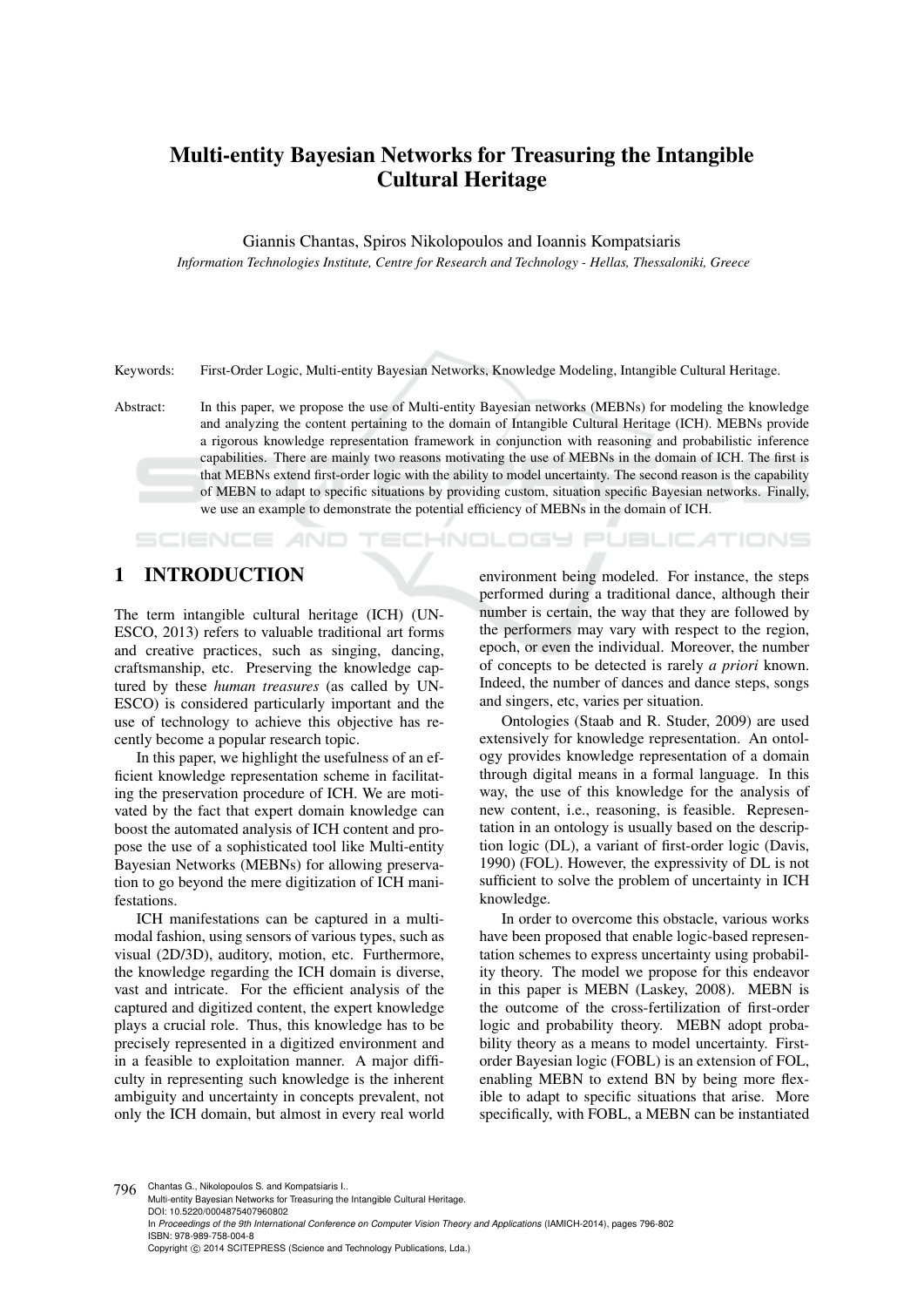to a situation specific Bayesian network (SSBN) that models the situation that has been recorded as evidence in the environment being modeled. This overcomes the rigid and non-flexible nature of Bayesian networks.

In the next section, we provide the necessary theoretical background knowledge about FOL, Bayesian networks (BN) and ontologies. Then, in Section 3 we describe the concept of MEBN as a knowledge representation and analysis model for the ICH domain. Moreover, an example of the application of MEBN is given that demonstrates the advantages of such a choice. In Section 4, existing literature related to ICH domain knowledge modeling is provided. In sections 5 and 6, a discussion and conclusions are given, respectively.

## 2 BACKGROUND

#### 2.1 First-Order Logic

First-Order logic (FOL) (Davis, 1990) is by far the most commonly used, studied, and implemented logical system. FOL is a formal system used to define theories in mathematics, computer science and other scientific fields, and it is a very important concept, both from a theoretical and a practical viewpoint. FOL can also be used as a rigorous foundation of knowledge representation schemes.

A theory in first-order logic consists of the axioms, expressed as sentences in the FOL language, in conjunction with the sentences that are derived from the axioms according to the reasoning rules, i.e., the theorems or valid sentences. In practice, when a FOL theory is implemented in a computer, axioms are stored as data structures and the reasoner that evaluates the truth-value of a sentence has the form of a computer program.

Theories are expressed using the FOL language. The main components of the FOL language are constants, variables, functions and predicates. Variables are placeholders of constants. Functions return a constant given their input arguments. Predicates are an essential component of FOL (the reason that it is also called *predicate logic*), since they are used to define relations between other components, such as variables and constants. For example the predicates *parents(John,Mary,George)*, may state that John and Mary are parents of George. What also makes FOL a strongly expressive language are the rules, such as "*sibling(X,Y):- parent(X,X1,X2) AND(Y,X1,X2)*". This rule states that any two persons *X, Y* are siblings if they have the same parents.

An interpretation of a FOL theory gives a semantic meaning to each constant, predicate and function (formulas). More specifically, an interpretation maps each formula to a specific nominal entity, constraints each predicate to relate with each other entities belonging to a specific set, and relates a function to a function of the domain. A set containing all instantiated formulas of a FOL theory is called an interpretation. Note that, there can be many interpretations, since instantiations vary.

However, FOL does not provide expressivity to model uncertain knowledge, let alone a suitable rigorous reasoning mechanism. This is a consequence of the fact that each interpretation mentioned above shares equal validity with the others. As we will see in 3, the key feature of MEBN is the assignment of a probability to every interpretation. This is achieved with the first-order Bayesian logic (FOBL) language.

#### 2.2 Bayesian Networks

Bayesian networks (BN) are stochastic models that have been applied successfully to problems where uncertainty is prevalent. Bayesian networks are directed, acyclic graphical (DAG) models (Whittaker, 2009). More specifically, a BN consists of random variables, represented by nodes in a DAG, along with their relations determining the structure of the DAG. Moreover, a conditional probability distribution is defined for each variable. Formally, a Bayesian network consists of the following:

- *N* random variables, denoted by  $\mathbf{x} = \{x_1, \ldots, x_N\}$ .
- A graph G (which is a DAG), defined by the set  $G = \{E, V\}$ , where *V* is the set of vertices and *E* the set of directed edges. Each vertex corresponds to a *x<sup>i</sup>* and each edge indicates a parent-child relation between the two connected variables.
- A joint probability distribution of **x**, given by:

$$
p(\mathbf{x}) = \prod_{i=1}^{N} p(x_i | \mathbf{pa}_i).
$$
 (1)

 $p(x_i|\mathbf{pa}_i)$  is the local conditional probability of  $x_i$ ,  $\forall i$ and  $\mathbf{pa}_i$  the set of parents of  $x_i$ . The joint distribution of  $x$  in written in (1) in its so-called product form. This is possible due to the acyclicity and directivity of *G*.

When modeling with BNs, we assume that a random variable  $x_i$  corresponds to a measurable attribute of a real world entity, e.g., the average temperature of a country in a specific day. Nevertheless, unmeasurable concepts (such as people names, etc.) can be modeled with natural numbers.  $x_i$  can take a finite or (un)countably infinite amount of values. Denoting by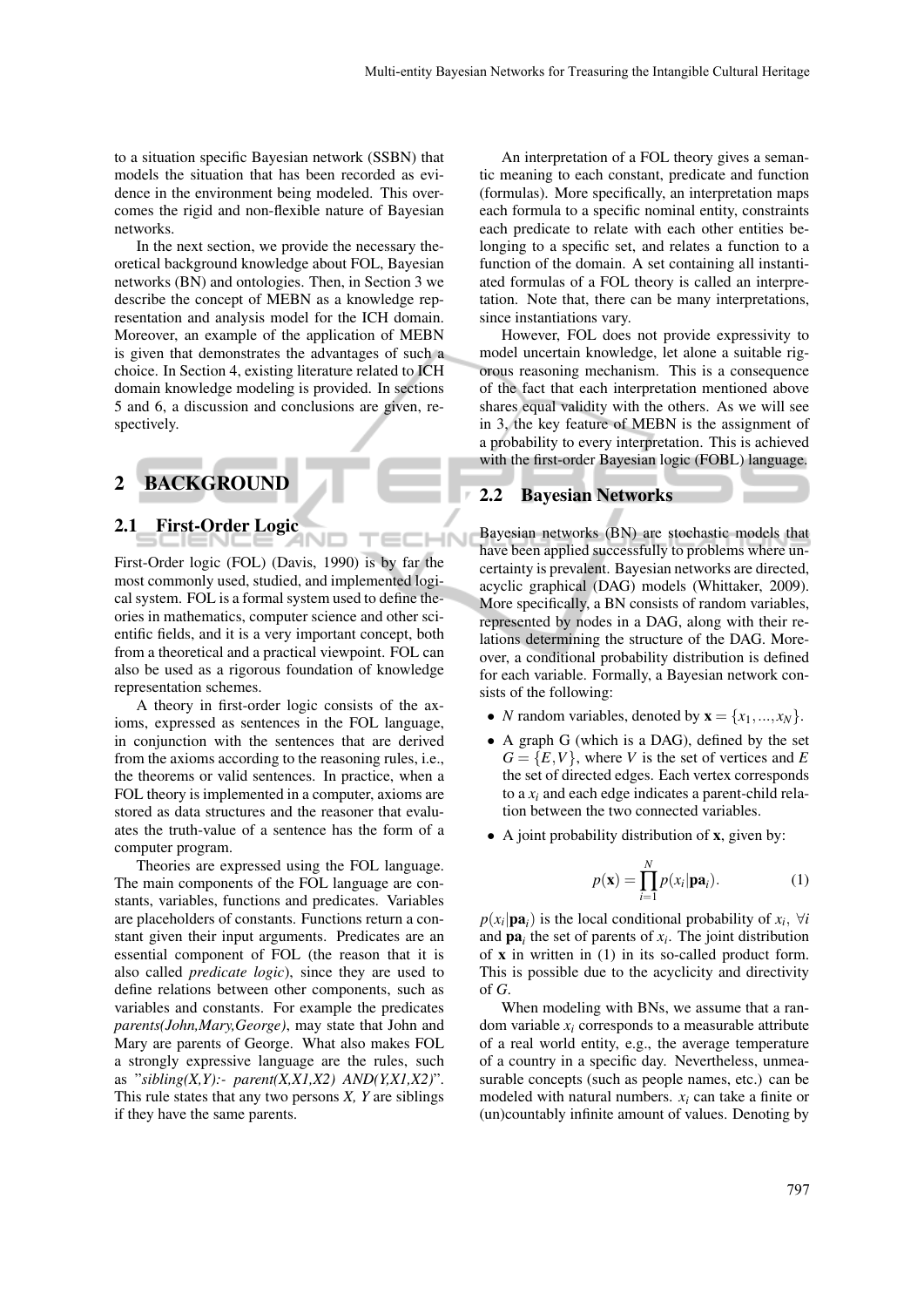*D*<sup>*i*</sup> the set of possible values, we write that  $x_i \in \{D_i\}$ . Using this terminology,  $p(x)$  is a distribution that assigns a probability to every possible configuration of  $\mathbf{x} = \{x_1, ..., x_n\}.$ 

Inference in Bayesian Networks is a crucial process in order to make them practical and exploit their modeling efficiency. Inference in BN mainly refers to the process of estimating the posterior distribution of a subset of the random variables, given the observed values of another subset. The observations are direct evidence that we obtain from the real world we model with the specific BN. In other words, Bayesian inference is the mechanism that offers estimation of the unknownn variables, given certain, observed values of other variables. Given the observations x*o*, the objective of inference is to estimate the posterior probability distribution of a set of unobserved (hidden) random variables x*h*, using Bayes rule.

However, the straightforward use of Bayes rule for inference is rarely practical, due to the high computational complexity of the algorithm in real world scenarios. There are many algorithms that offer tractable inference, such as belief propagation (where inference is not necessarily exact), variational approximate inference (Bishop, 2006) (mostly used for continuous variables), etc. Lastly, we should note that inference provides conclusions about the variables being modeled after the presence of new evidence. During training, the conditional probability distributions are found. Of course, there are cases where an expert can provide explicitly such distributions. Typically though, a BN is constructed prior to that, using training data and a suitable training algorithm (e.g., maximum likelihood). The serious disadvantage of BN networks when used for knowledge representation is, once they are designed, their structure is kept fixed. Thus, since in real world scenarios the modeled environment changes, BN are seriously handicapped to adapt to specific situations.

#### 2.3 Ontologies

Ontologies have been extensively used as knowledge representation schemes of a domain, including cultural heritage (Baader et al., 2003). The most notable example is the CIDOC Conceptual Reference Model (CRM) (Doerr, 2003), which is a well-known knowledge representation ontology aiming to facilitate heterogeneous cultural heritage information exchange (tangible or not). It was developed under the guidance of the International Committee for Documentation (CIDOC) of the International Council of Museums (ICOM). In September 2006, it was accepted as ISO 21127. CICDOC CRM aims to model

the knowledge regarding cultural objects available at museums, which can be of various forms of art, geographical place, and epoch. The standardized CIDOC CRM ontology is mainly used as a common cultural information exchange framework.

Moreover, an ontology for analyzing traditional dances based on the Laban notational system for human body movement is proposed in (Ioannidis, 2011). Analysis is based on knowledge represented using an ontology. However, the ontology is non-probabilistic, as well as the reasoning performed for the analysis.

Since ontologies are based on classical logic, i.e., the DL language, they enjoy the expressivity for defining complex knowledge and concepts of a domain. However, they lack the ability to express knowledge with probabilistic terms. In the next section, we propose MEBN as a model that overcomes this difficulty.

### 3 MULTI-ENTITY BAYESIAN NETWORKS BLIEATIONS

Multi-entity Bayesian networks are the outcome of the combination of Bayesian Networks with FOL. In other words, in MEBN, the capability of BN to model uncertainty is combined with the expressivity of FOL. From a stochastic Bayesian modeling perspective, the objective of using MEBN is to built situation specific BN (SSBN) that are customized according to the snap shot of the environment in this situation. In MEBN, FOL is extended to FOBL, which is used to express and represent knowledge. This overcomes the BN shortcoming of being very rigid and not flexible to model dynamic environments.

More specifically, from the FOL perspective, FOBL extends FOL with the ability to model uncertainty. A MEBN theory, expressed with FOBL, is the probabilistic analogous of a FOL theory. The key feature enabling a MEBN theory to model uncertainty is the treatment of sentences (e.g., predicates/relations) as random variables that can be instantiated to a specific value, belonging to a finite set. For example, the sentence *weatherGood(X,T)* means that at time *T* the weather is good for the *X* activity to be performed, but when treated as random variable it may take one of the following instances: *cloudy, sunny, warm*, according to a probability distribution. In the simplest case, a random variable can be Boolean, e.g., *weatherGood(T)* is a random variable that indicates that the weather is good or not at time *T*. The random variables/sentences represent attributes of entities and relations among them. In MEBN, the random variables comprise a DAG, where each random variable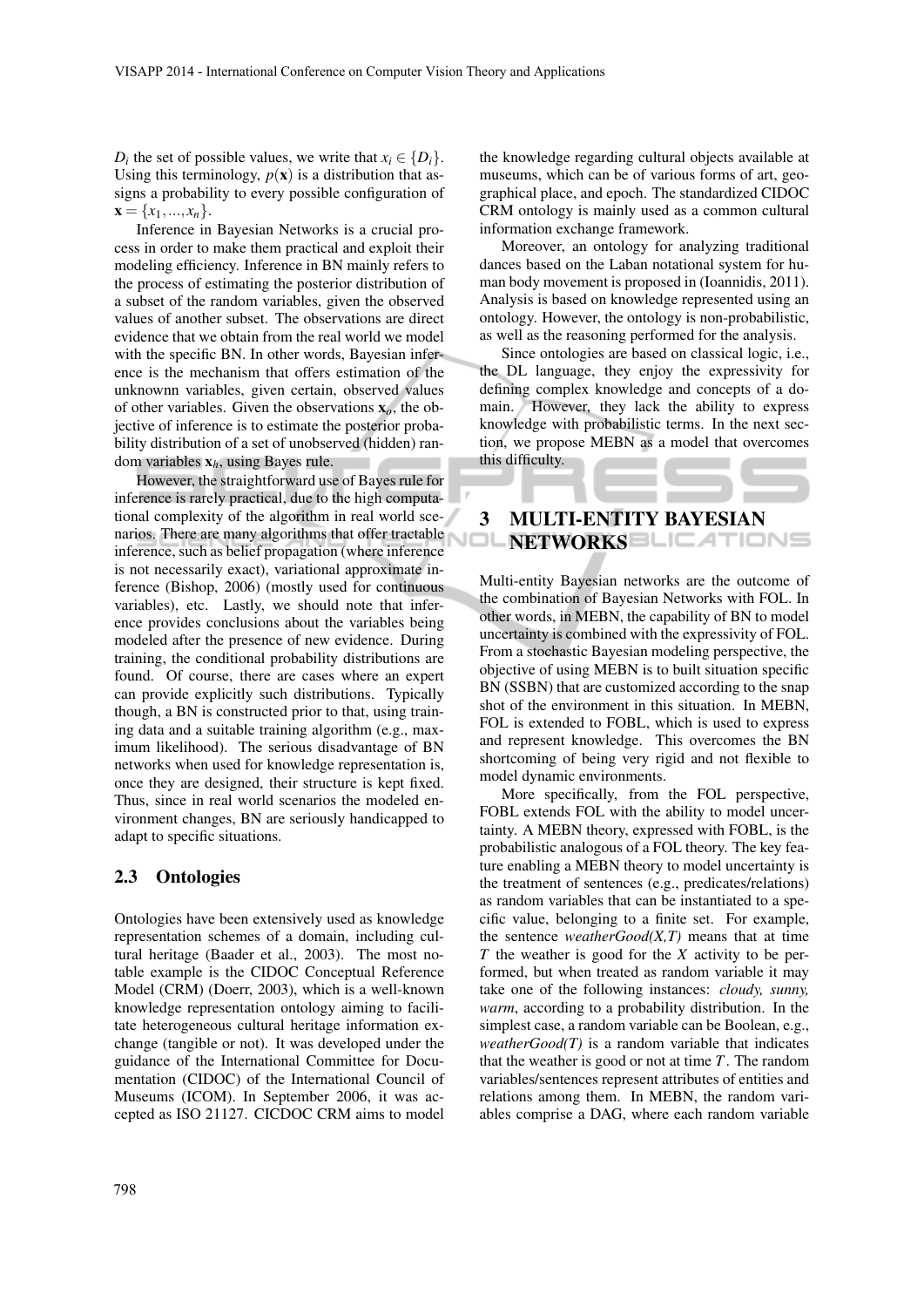depends only on its parents. A set with all random variables being instantiated is called an interpretation of the MEBN theory. Thus, the joint probability that combines all the local conditional distributions of the random variables assigns a probability to each interpretation.

From a Bayesian perspective, a MEBN theory (MTheory) is a collection of MEBN fragments (MFrags). An MFrag is the analogous of a BN node, since it includes *resident* nodes, for which a local conditional distribution is defined. These variables are conditioned on the *input* nodes, i.e., their the ancestors. Note that every input node in an MFrag is a resident node in another MFrag, which is called *home* MFrag. Thus, each MFrag is a fragment of the global Bayesian network consisting of all MFrag of the MTheory. Another component of an MFrag is the context terms which are used to specify logical constraints for the instantiations of the ordinary logical variables. We must note that, an ordinary variable can have multiple instantiations for a single MTheory interpretation. Since the random variables have logic variables (or functions) as arguments, the resulting SSBN contains multiple random variables, one for each argument instantiation. Nevertheless, local distributions can be designed with the ability to take into account the volatile number of parents. Note that this is the core mechanism provided by FOBL for the construction of SSBN.

The ultimate goal of modeling with MEBN is inference, which provides us with the ability to analyze observations, taken from the real world and draw conclusions. Inference is performed in SSBN that result based on evidence. There are two steps in SSBN construction. In the first step, new evidence are incorporated in the MTheory by instantiating ordinary variables, which enables the construction of the SSBN that models the specific situation. Other evidence are observations of a subset of the random variables. Thus, before inference, these variables are instantiated to their observations (i.e., they are the *observed* variables). Then, Bayesian inference provides the posterior probability distribution of the unknown random variables we want to estimate. This posterior distribution can also be used to learn the conditional distributions the target random variables.

With this position paper, we aim to highlight MEBN as a knowledge representation and analysis tool for the ICH domain. Specifically, our goal is to recognize ICH concepts, such as dance types, singing styles, etc., in ICH content, based on their formal definition in a knowledge representation schema. This schema has been developed with consultation from the domain knowledge experts and it is expected to boost the analysis performance. The concepts meant to be detected are manifested in ICH content by performers (singers, dancers, etc.), which content comes with various modalities, e.g., audio, video, motion. Thus, we deal with multimodal analysis.

There are two main reasons we propose MEBN for this task. The first is the uncertainty modeling capability and the second is the situation specific construction of BN that MEBN provides. For example, regarding uncertainty, a movement pattern in a traditional dance is not always deterministically driven, since people may chose to follow a variant of the standard dance movement. Another source of uncertainty arises also from the inaccuracy of the basic concept detection algorithms, e.g., some steps that comprise the dance may not be detected. The second reason is that, usually, it is not *a priori* known how many dancers, singers, or even dances and songs are manifested in a particular timespan of ICH content. SSBN construction using FOBL can be proven very beneficial for dynamic modeling of such situations.

A concise example of MEBN usage for multimodal traditional dance modeling is presented in Figure 1. In this figure, an MTheory is presented consisting of three MFrags. The "Dance" MFrag contains one input random variable, *DanceType*, with its states being the "dance type" instances (Tsamiko, Calus, etc.). The resident random variables of this MFrag are *Steps(d,t1), Steps(d,t2), MusicTempo(d)*. The first two denote a sequence of steps and the third the music tempo accompanying the dance. Due to the recursive definition of the steps, there can be numerous steps, depending on the number of the time variables instances. These instances depend on the evidence being found in the ICH content (i.e., the time instants). Let us suppose a particular variable instantiation in order to demonstrate the mechanism that produces an SSBN. For simplicity of the demonstration, we will work only with the Dance MFrag. Suppose that the following logical entities have been found as evidence: *T*0,*T*1,*T*2,*Dance*1. This means that only one dance is performed. *d=Dance*, starting at time *T*0 and ending at *T*2 (*T*0,*T*1,*T*2 is an ordered sequence of time instants). Regarding random variables, the observations are three consecutive steps, resulting in the instantiations *Step(Dance1,T0)=Right, Step(Dance1,T1)=Right, Step(Dance1,T2)=Left*, and one tempo *MusicTempo(Dance1)=Slow*. The partial SSBN produced by these instantiations is depicted in Figure 2.

The instantiated random variables in the SSBN of Figure 2 are the observed variables. The goal is to estimate the posterior distribution of the Dance-Type variable given the observations. This is achieved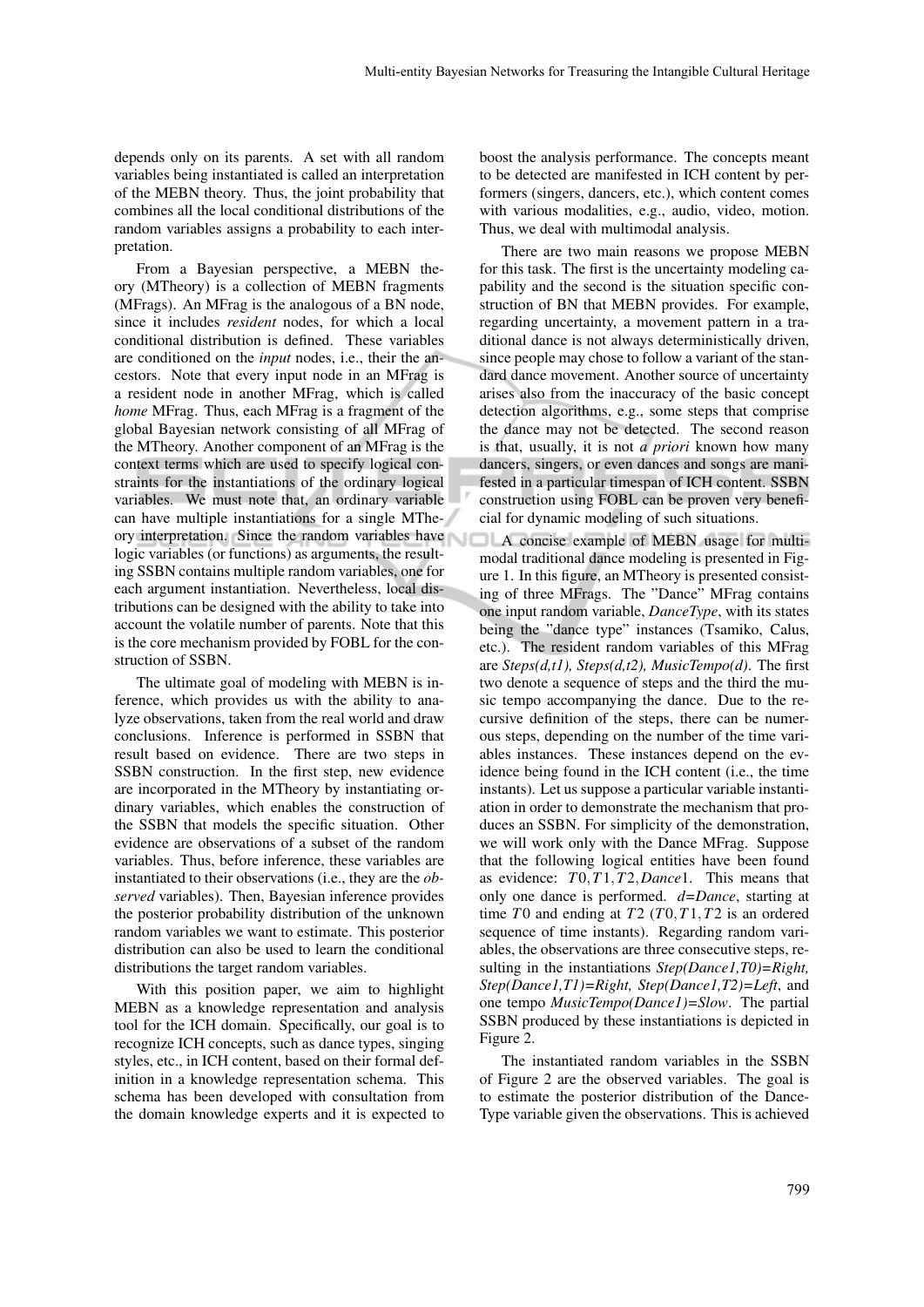through Bayesian inference, based on the local conditional distribution of the *Step* variables, which is depicted in the *Steps* MFrag, and the *MusicTempo* local distribution. All these distributions are conditioned on the DanceType variable. In addition, each *Step* variable is conditioned on the previous, except that for which  $(t_1 = T0)$ . Note that, in a more general example, the SSBN would contain nodes from various MFrags.

### 4 EXISTING LITERATURE

A number of models similar to MEBN have been developed that represent probabilistic knowledge. OOBN models (Koller and Pfeffer, 1997) have been proposed as an alternative to standard BN for overcoming the inherent inflexible structure of BN. An OOBN object is an extension of a node in BN and it is a collection of attributes of a domain. This renders OOBN more flexible than BN to be customized to situations that arise. Also, OOBN enjoy many benefits similar to that of object oriented programming, such as model re-use.

Probabilistic relational models (PRMs) (Pfeffer, 2000) extend Bayesian networks more efficiently than OOBN. In particular, they introduce the concept of properties, and relations between them. Like a MEBN theory, a PRM represents a probability distribution over possible interpretations. Practically, the distribution assigns a probability to every possible relation instantiations of the relational schema. Inference algorithms in PRMs can provide, apart from the distribution, also the structure and the uncertainty underlying it. However, OOBN and PRM expressivity is inferior to MEBN, mainly due to the context constraints used to enforce logical contraints on the model variables.

In (Milch and Russell, 2007), a survey about programming languages combining, similar with FOBL, logic and probability can be found. In these languages, inference based on probability is integrated in the reasoning mechanism of this language. However, there are serious limitations in this type of modeling, such as the explicit definition of local distributions, which renders them sub-optimal for our purpose when compared to MEBN.

Ontologies with probabilistic extensions have been used for ICH knowledge representation. For example, in (Mallik et al., 2011), ontology-based mapping of cultural heritage content to ICH concepts is proposed. More specifically, an ontology-based framework is proposed that facilitates the representation of the ICH concepts, their properties and the relationships among them. The concepts are charac-



Figure 1: MEBN example for traditional dance knowledge representation: MTheory consisting of three MFrags. Random variable color meaning: orange is "input", blue is "resident", green is "context constraints". Only the local distribution of *Steps(d,t2)* is depicted.

teristics/features (low or high level) that constitute the semantics of the ICH content. Thus, the ontology used in this framework includes descriptions of domain concepts, which descriptions are given formally with terms of related low-level audio-visual features, appearing in the multimedia ICH content. In this way, a convenient semantic interpretation of the multimedia data is enabled. Moreover, a custom language, the Multimedia Web Ontology Language (MOWL),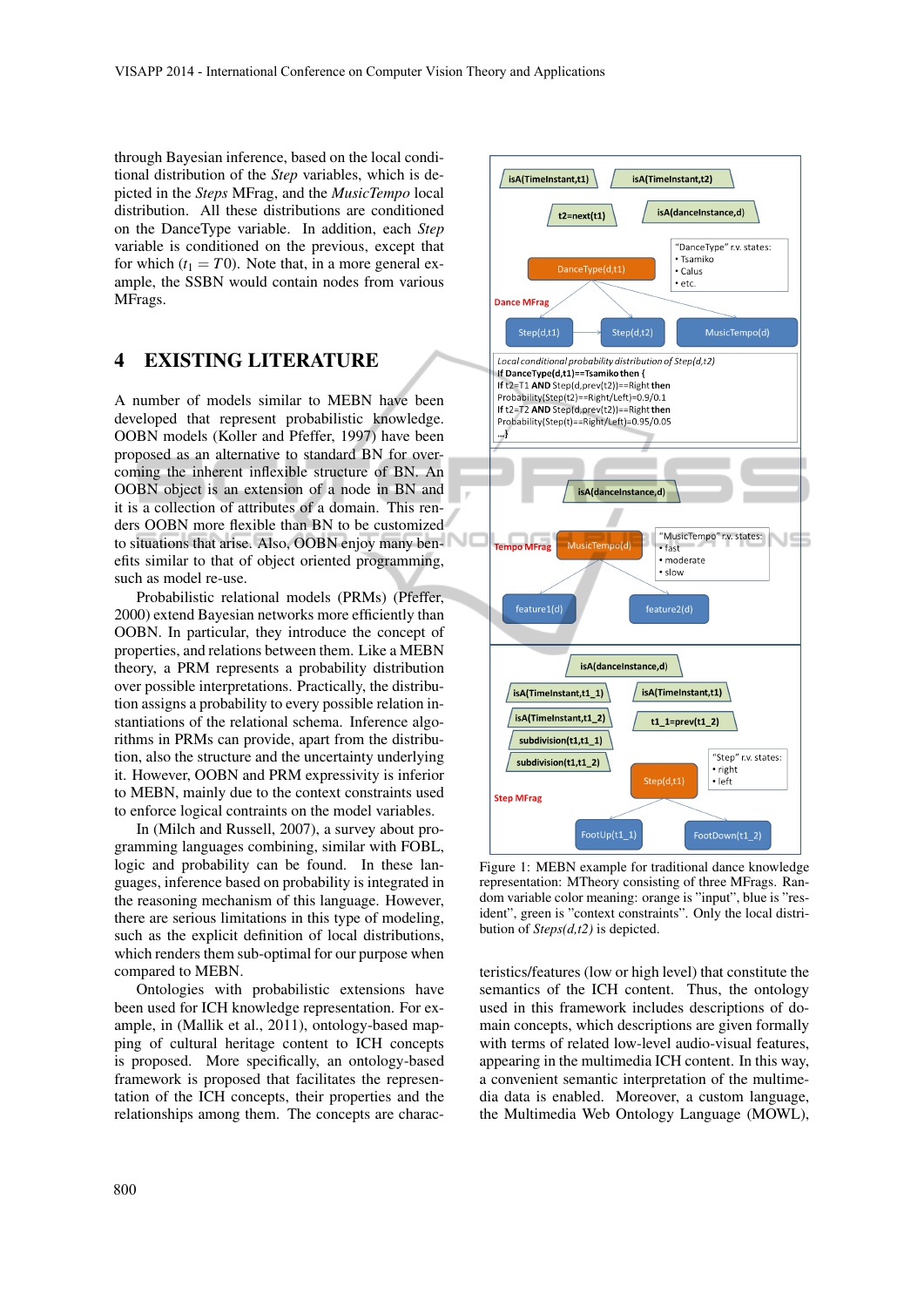

Figure 2: Example partial SSBN for evidence  $t =$ {*T*0,*T*1,*T*2},*d* = *Dance*1.

is used to encode the domain knowledge.

In a closely related work (Mallik et al., 2008), a semi-automatic ontology construction methodology for ICH knowledge modelling is proposed. Particularly, in this work, the aim is to complement the knowledge assisted framework for the semantic analysis of cultural Indian dances presented in (Mallik et al., 2011), i.e., detection of specific dance styles and moves in multimedia with cultural content. Bayesian networks and probabilistic inference for the automatic analysis of the relations among the concepts defined and described by ICH experts is proposed to this end. Note, however, that although the ontology is constructed using probabilistic methods, i.e., as a BN of concepts and relations, the BN remains unchanged. This is a serious modeling handicap, which does not appear in MEBN.

#### 5 DISCUSSION

The main challenges that we expect to encounter by the application of MEBNs for ICH are discussed next. First and foremost, a major challenge is, as stated previously, the inherent uncertainty in ICH knowledge. This stems from the fact that there are many cases where the performers implement an ICH activity (e.g., dance, singing) in a non-determenistic manner. For example, during the peformance of a traditional dance, although the number of the steps and their characteristics, e.g., direction, are predefined, the execution of each step may vary per person and/or occasion, for this specific dance. Moreover, in a dance, figures are performed spontaneously, rather in a predefined pattern. Thus, one aspect of this challenge is the inability of an expert to define rigously some parts of the ICH activity that are inherently uncertain and difficult to be described with deterministic terms. To demonstrate that using the previous example, although the direction of each step can be strictly defined (e.g., left or right), it is sometimes not feasible to describe quantitatively the height of the foot from

the ground during a step, the step length, or even a precise motion trajectory of the dancers. With MEBN we can model this uncertain knowlege using the rigorous framework of probabilities and Bayesian networks.

Lastly, the fact that MEBNs incorprate the concept of ontologies into their modeling part enables the systematical collection and formal representation of the multiple concepts of ICH knowledge. Thus, with MEBN we aim to also exploit the useful feature of ontologies to facilitate a convenient and with a non prone to errors developement of the ICH knowledge representation part. Thus, MEBN combine, for this specific problem, the advantages of both worlds, i.e., knowledge expression and representation on the framework of ontologies and modeling uncertainty using probabilistic models (BN).

## **CONCLUSIONS**

In this paper, we propose MEBN as an answer to the need of representing ICH domain knowledge and as a theoretical and practical tool to model the concepts and their relation between them. A key feature of MEBN that we find very useful for this case is their built-in capability to express uncertainty that is inherently present to the ICH concepts, as these are defined by the knowledge experts. Moreover, with MEBN we can model the temporal evolution of attributes of an ICH domain, such as the evolution of steps in a dance or the variations of pitch in a musical performance. Lastly, we mention models similar in spirit with MEBN that merge first order logic with probabilistic models.

#### ACKNOWLEDGEMENTS

The research leading to these results has received funding from the European Community's Seventh Framework Programme (FP7-ICT-2011-9) under grant agreement no FP7-ICT-600676 "i-Treasures: Intangible Treasures - Capturing the Intangible Cultural Heritage and Learning the Rare Know-How of Living Human Treasures".

#### REFERENCES

Baader, F., Calvanese, D., McGuinness, D., Nardi, D., and Patel-Schneider, P. F. (2003). *The Description Logic Handbook: Theory, Implementation and Applications*. Cambridge University Press.